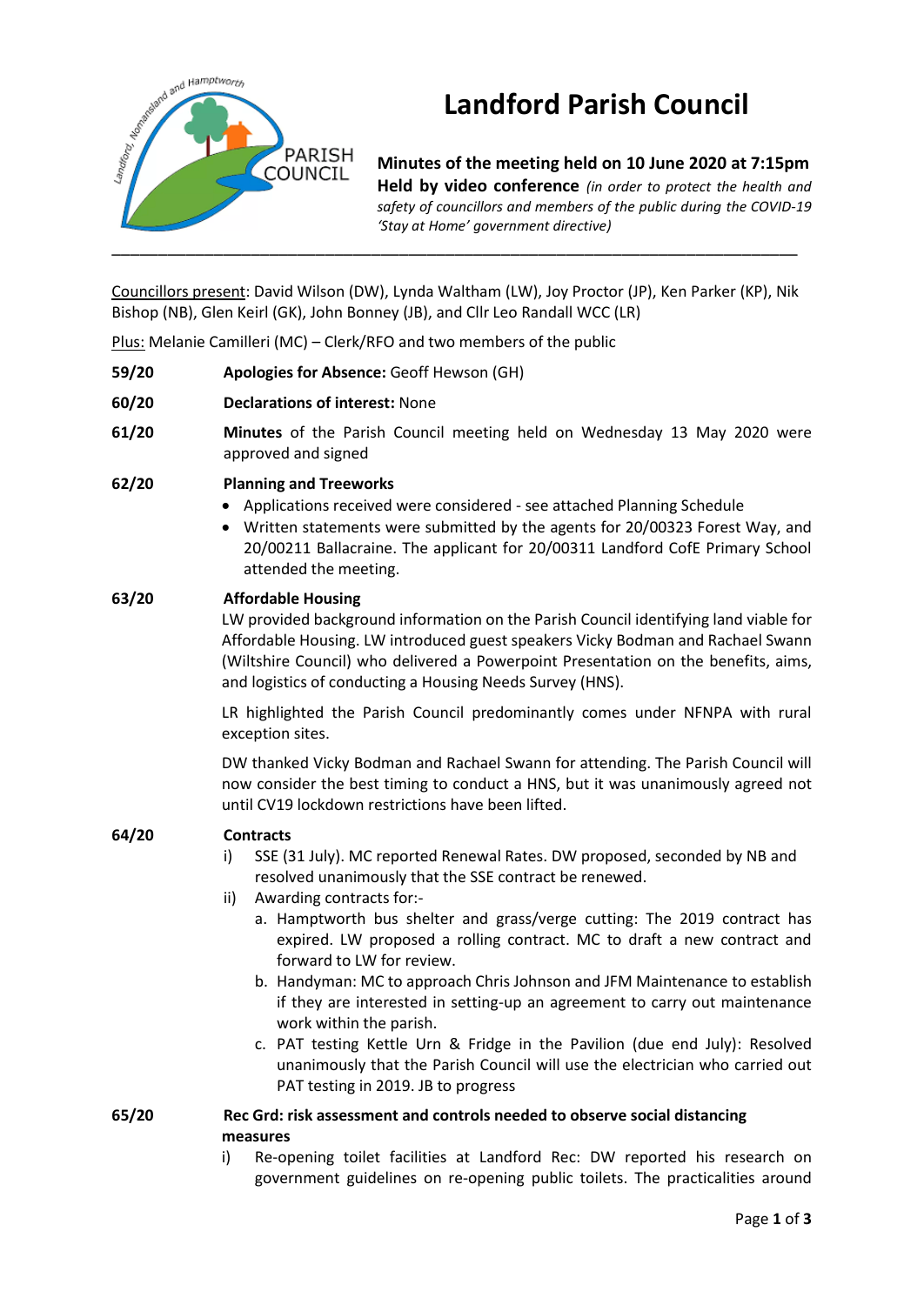hygiene standards and ability to observe social distancing create a high-risk environment for members of the public and the facilities' cleaner, which the parish council is not willing to risk. Resolved the toilets will remain closed and the matter will continue to be under review.

ii) Parish Council safety inspections of Landford Rec and Nomansland: DW carried out a visual inspection of both areas. All look sound. The Parish Council were satisfied that this visual inspection is acceptable given the RoSPA report in Sept 2019 showed no high-risk items and that the areas are currently closed to the public due to CV19. MC reported RoSPA safety inspections continue to take place during lockdown, so the next one will take place Sept 2021

#### **66/20 Village Maintenance**

- i) Footpath 15a (Sherfield English Road to Giles Lane). Blocked drain: request landowner to clear. JP to identify landowner and report to MC
- ii) Parish Steward's next visit 15 June identify jobs. MC to ask GH if he is liaising directly with the Parish Steward on the list of jobs he compiled.

#### **67/20 Finance and Cheques**

i) DW proposed, seconded by LW and resolved unanimously that the Cash Flow Report be approved, and all cheques be signed.

| Payee                     | Detail                                                 | Amount £ (incl<br>vat) | <b>Method</b> |
|---------------------------|--------------------------------------------------------|------------------------|---------------|
| Pennon Water Services     | <b>Water for Pavilion</b>                              | 2.50                   | DD            |
| Hills Waste<br>Management | NML Reading Room bin collection                        | 10.98                  | <b>DD</b>     |
| <b>Suez</b>               | <b>NML Bin Collection</b>                              | 62.30                  | DD            |
| M Camilleri               | Monthly gross salary (65hrs) + hol pay                 | 968.45                 | S/O           |
| 1&1                       | 50Gb email storage                                     | 6.00                   | DD            |
| William Dunn              | <b>WM Restoration Planning Appl (purchase</b><br>maps) | 44.34                  | 300840        |
| <b>WALC</b>               | <b>WALC/NALC subscription</b>                          | 812.27                 | 300841        |
| Came & Co                 | Insurance                                              | 2,228.04               | 300842        |
| lldverde                  | Landford Rec Grd bin emptying                          | 97.15                  | 300843        |
| M Camilleri               | Expenses, reimbursements and mileage                   | 30.12                  | 300844        |
| M Camilleri               | Zoom annual Subscription                               | 143.88                 | 300845        |
|                           | Total debit                                            | £4,406.03              |               |

ii) The Budget Control Report was received

# **68/20 Councillor Reports**

LW: Reported no applications received to date for CV19 Emergency Fund. Resolved unanimously that this fund to stay in place in case there is a 2<sup>nd</sup> wave of infection.

# **69/20 To receive a report from Councillor Randall (Wiltshire Council)**

- LR reported issue with Nursery Farm (Landford Wood) changing from Chicken Farm. Lorries already being parked onsite. LR confirmed planning permission required for change of use from Agriculture to Light Industry/ Storage/ Vehicle depot. Wiltshire Council and NFNPA have not been informed.
- LR chairing planning meeting for NFNPA next Tues

# **70/20 Correspondence/AOB**

- i) DW proposed, seconded by JP and resolved unanimously that an EGM will be held on Wed 29 July for the purposes of signing the 2019/20 AGAR
- ii) Numerous complaints made on verge cutting which Wiltshire Highways subcontracts to Streetscene (contract runs until 2022/23). DW invited the parishioner attending the meeting to speak on his personal experience in Glebe Lane:-